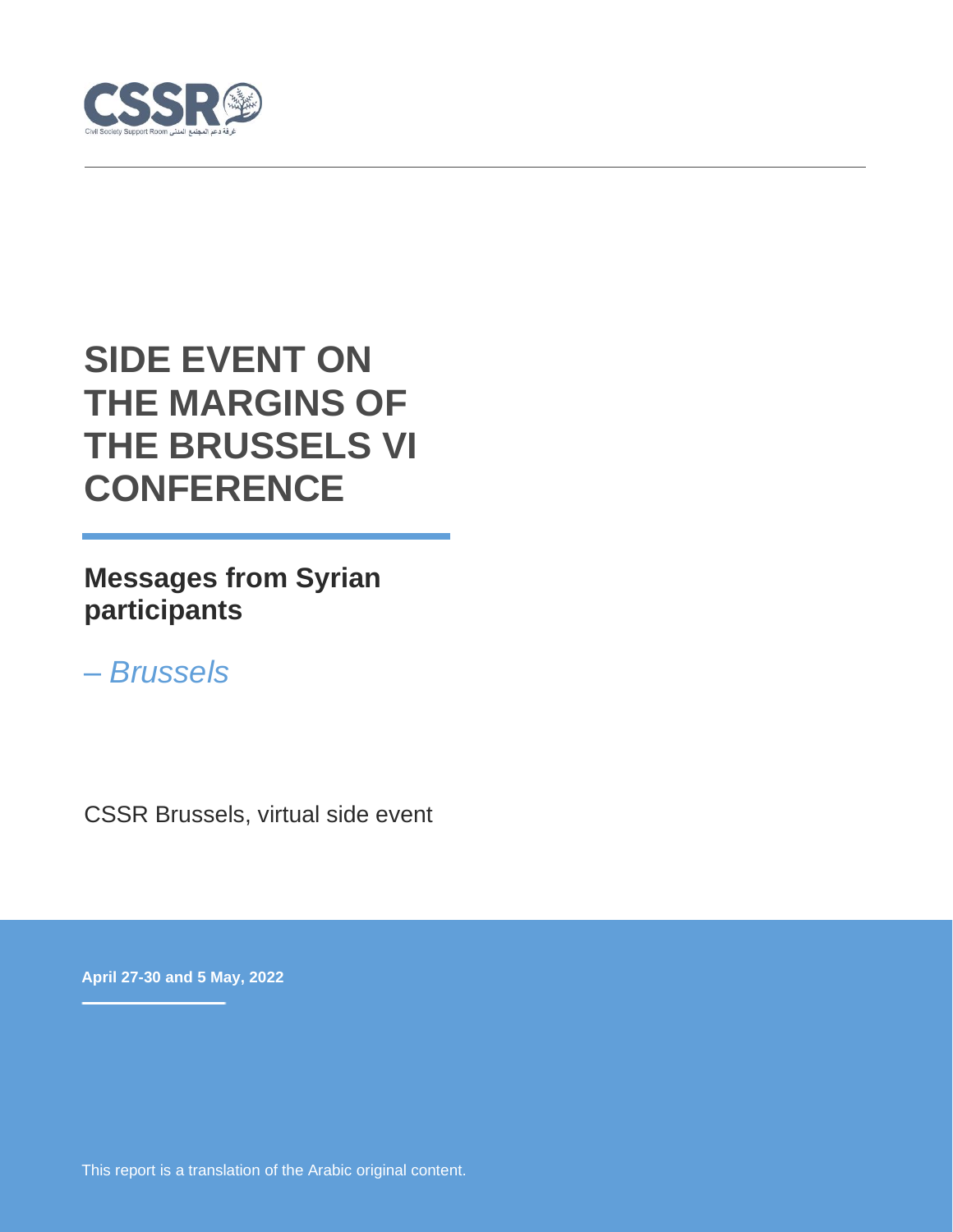# **CONTENTS**

|--|--|

**[MESSAGES FROM THE SYRIAN PARTICIPANTS OF THE CIVIL SOCIETY](#page-3-0)  [SUPPORT ROOM.............................................................................](#page-3-0) 2**

**[YOUTH PERSPECTIVES ON THE FUTURE OF SYRIA](#page-3-1) ....................**

**[THE ECONOMIC AND LIVELIHOOD SITUATION OF SYRIANS.......](#page-4-0)**

**[HUMANITARIAN AND PROTECTION ISSUES..................................](#page-4-1)**

**CIVIL SOCIETY SPACE [.....................................................................](#page-6-0)**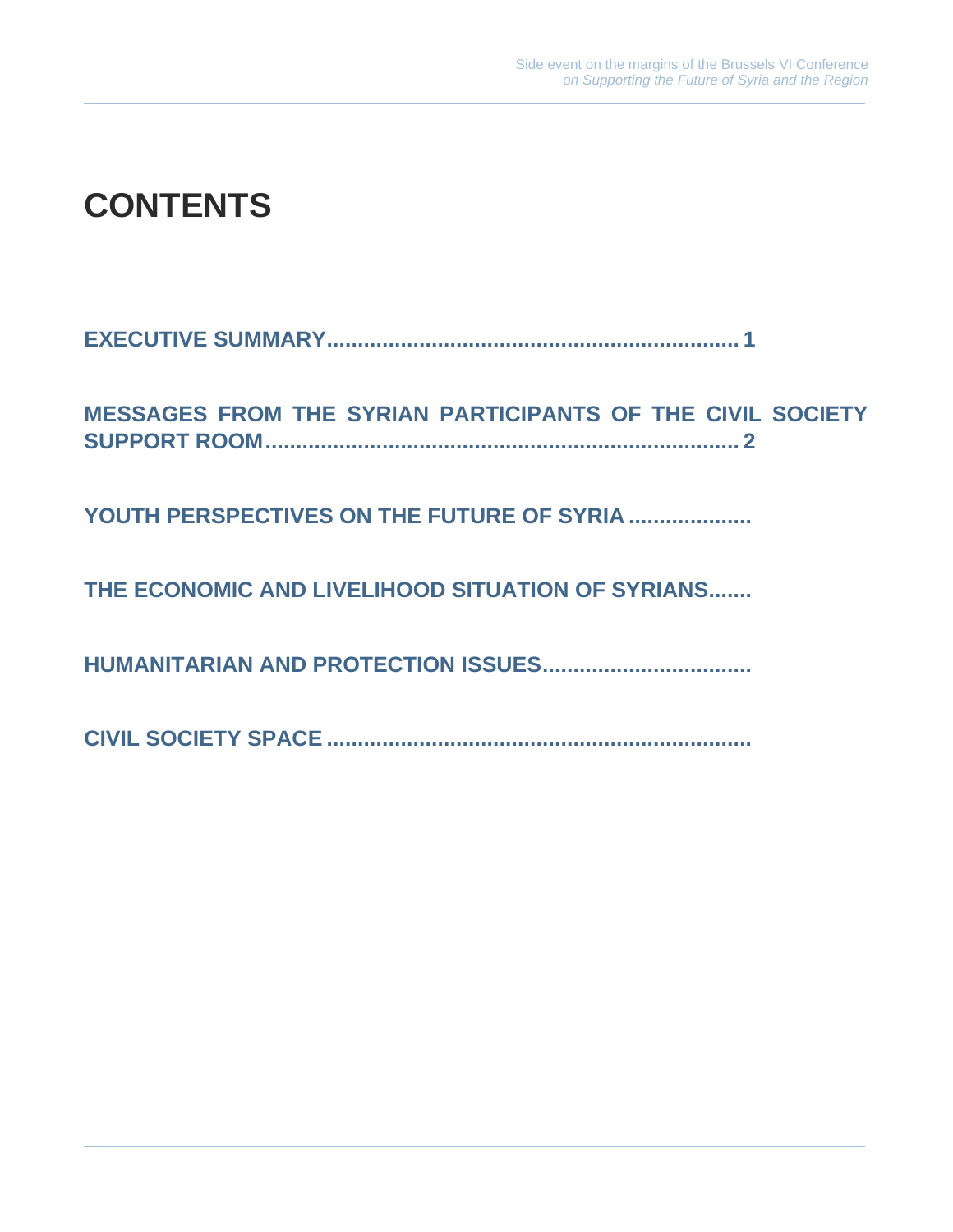## <span id="page-2-0"></span>**EXECUTIVE SUMMARY**

On the margins of the Brussels VI Conference on Supporting the Future of Syria and the Region, the UN Office of the Special Envoy for Syria (OSE-Syria) and the European External Action Service (EEAS) cohosted a virtual side event for Syrian civil society actors between 27 and 30 April 2022 as well as on 5 May 2022. The side event aimed at providing a highlevel advocacy opportunity for civil society actors to raise issues of concern and priority regarding the Syrian conflict.

During four days of closed-door discussions fortythree Syrian civil society representatives, youth activists and experts, women and men, working inside Syria and in neighboring countries and Europe, formulated a number of key message along the line of the following topics: Youth perspectives for the future of Syria, the economic and livelihood situation of Syrians, humanitarian and protection issues as well as on the Syrian civil society space.

During a virtual meeting that followed, the Syrian participants presented their messages to the UN Special Envoy for Syria, Geir Pedersen; EEAS Deputy Managing Director MENA, Ambassador Carl Hallergard, Head of the EU Delegation to Syria, Ambassador Dan Stoenescu; and to Civil Society Support Room (CSSR) donors.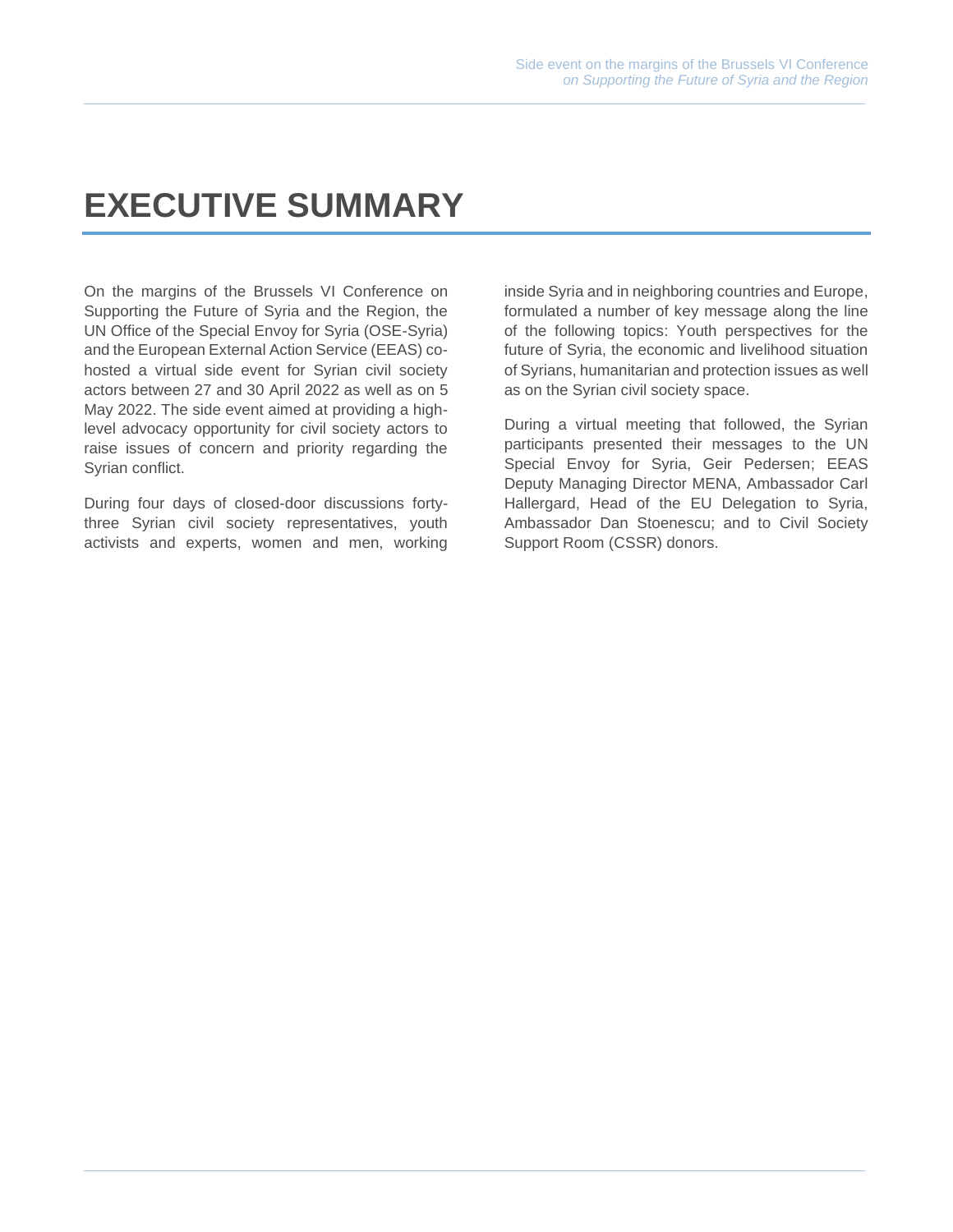## <span id="page-3-0"></span>**MESSAGES FROM THE SYRIAN PARTICIPANTS OF THE CIVIL SOCIETY SUPPORT ROOM**

#### <span id="page-3-1"></span>*Youth Perspectives on the Future of Syria*

The Group discussed three key axes:

- *1. Potential roles for youth in public affairs*
- *2. Challenges facing youth (internal challenges – challenges that youth can influence – challenges beyond the influence of youth)*
- *3. Opportunities that youth can utilize to strengthen youth participation in public affairs (present opportunities that could be built upon – possible future opportunities"unions-laws-policies")*

Recommendations to the OSE Syria:

- Recognizing youth's crucial role in building, consolidating, and sustaining peace in Syria; being the majority of the population and having the ability to access and mobilize local resources, and adopting practical measures that aim at encouraging and engaging youth in shaping the future of Syria.
- Establishing a Youth's Advisory Board similar to the Women's Advisory Board aiming at providing a safe dialogue space across conflict lines to discuss youth issues and effectively engage them into the political process.

Recommendations to the EU:

- Investing in the Syrian youth's interest and capitalizing on their desire to play a future role in the public affairs, through designing training programs meant to build the capacity of youth community leaders, with a specific focus on cumulative and long-term interventions.
- Empowering youth-led organizations: by building their administrative and operational capacities and providing coaching and mentorship, in addition to increasing the direct funding for youth-led local and community organizations.
- Building and strengthening partnerships with Syrian youth through engaging them in the process of policy making, planning, as well as funding and operational scopes on Syria.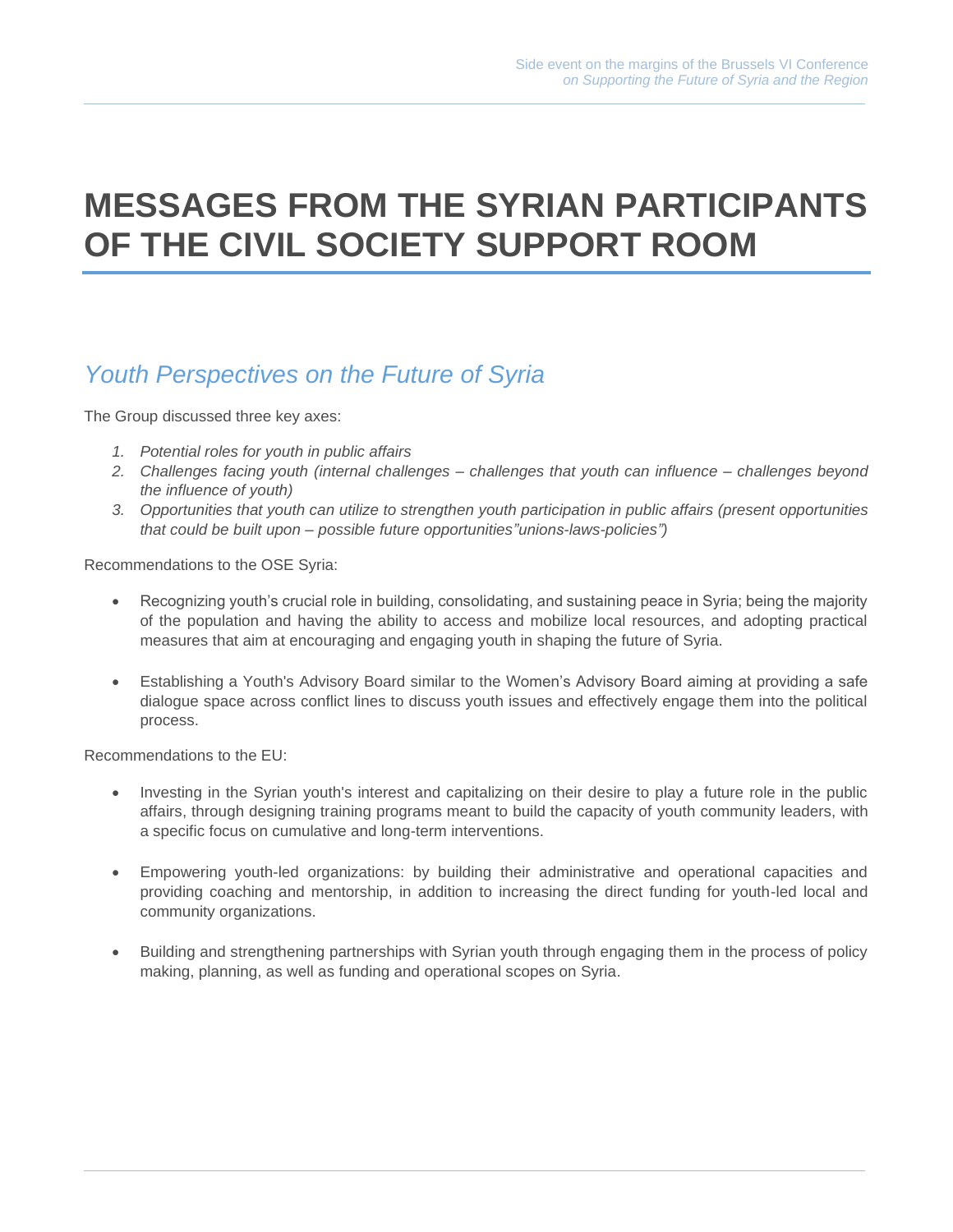### <span id="page-4-0"></span>*The Economic and Livelihood Situation of Syrians*

The living conditions of the Syrian people continue to hit record deterioration levels. The economy continues to be at risk of more decline and collapse. Coupled with a severe drought, a pandemic, the crises plaguing the neighboring countries, the sectoral sanctions, the war in Ukraine, in addition to the failure of economic governance, the strong fist of war economies and the war elites, as well as the exodus of human capital, Syria risks seeing more fragmentation between its different regions, more polarization, and further destruction, corruption, and subjection to foreign parties.

We, therefore, reaffirm the following:

- 1. Donors must embrace a humanitarian-developmental approach, that embeds the principles of human rights and sustainable peace conditionalities; an approach of "integrated development nodes" as a means to attribute a greater role to civil society and the private sector in the economic process. This is expected to contribute to more integration between the different regions and sectors; the geographic break up of Syria would be curbed, and so would the economic deterioration and the worsening of the living conditions. If adopted, such an approach would increase chances for accountability and transparency, reduce potential disparities and differences, as well as ensure active and effective participation for women and the youth.
- 2. Consider the dismantling of the war economies as a strategic requirement in all humanitarian, economic, and development projects and activities; thus, sidelining the war elites and their networks, and encouraging productive activities and the establishment of transparent mechanisms.
- 3. Place the challenge of food security at the top of the donors' priorities. The food sovereignty strategy must be adopted to ensure the sovereignty of local communities over the entire food production and distribution process. This would begin by abolishing illegal tributes\dues\fees\commissions, dismantling the monopoly by the different de-facto powers on the ground, and criminalizing the politicization of food and water as pressure tools against civilians.
- 4. Ensure a conducive financial environment in Syria that would allow legitimate financial transfers, strengthen the role of the uncompromised local actors, and facilitates a more productive role for the principled private sector in transitioning from an aid-based economy to a productive economy.

### <span id="page-4-1"></span>*Humanitarian and Protection Issues*

1. The severe economic crisis, mass displacement, widespread destruction of public service infrastructure and the COVID-19 pandemic have left more than 14.6 million people in need of humanitarian assistance, including about 6.5 million children, more than 3 million of whom are out of school, according to United Nations statistics. Therefore, the exacerbation of the needs, the lack of resources and the decline in funding limit the ability of humanitarian actors to meet needs and invest in sustainable solutions. Hence, we demand an increase in funding for the Syrian humanitarian response, as it will have a direct impact on improving the lives of the affected groups and meeting the basic needs that preserve the lives and dignity of Syrians and help them withstand and protect the future of their children through education. It is very important to fund early recovery activities in an integrated manner with humanitarian activities throughout the areas of the Syrian humanitarian response. In this regard, we stress the need for the Syrian issue to remain an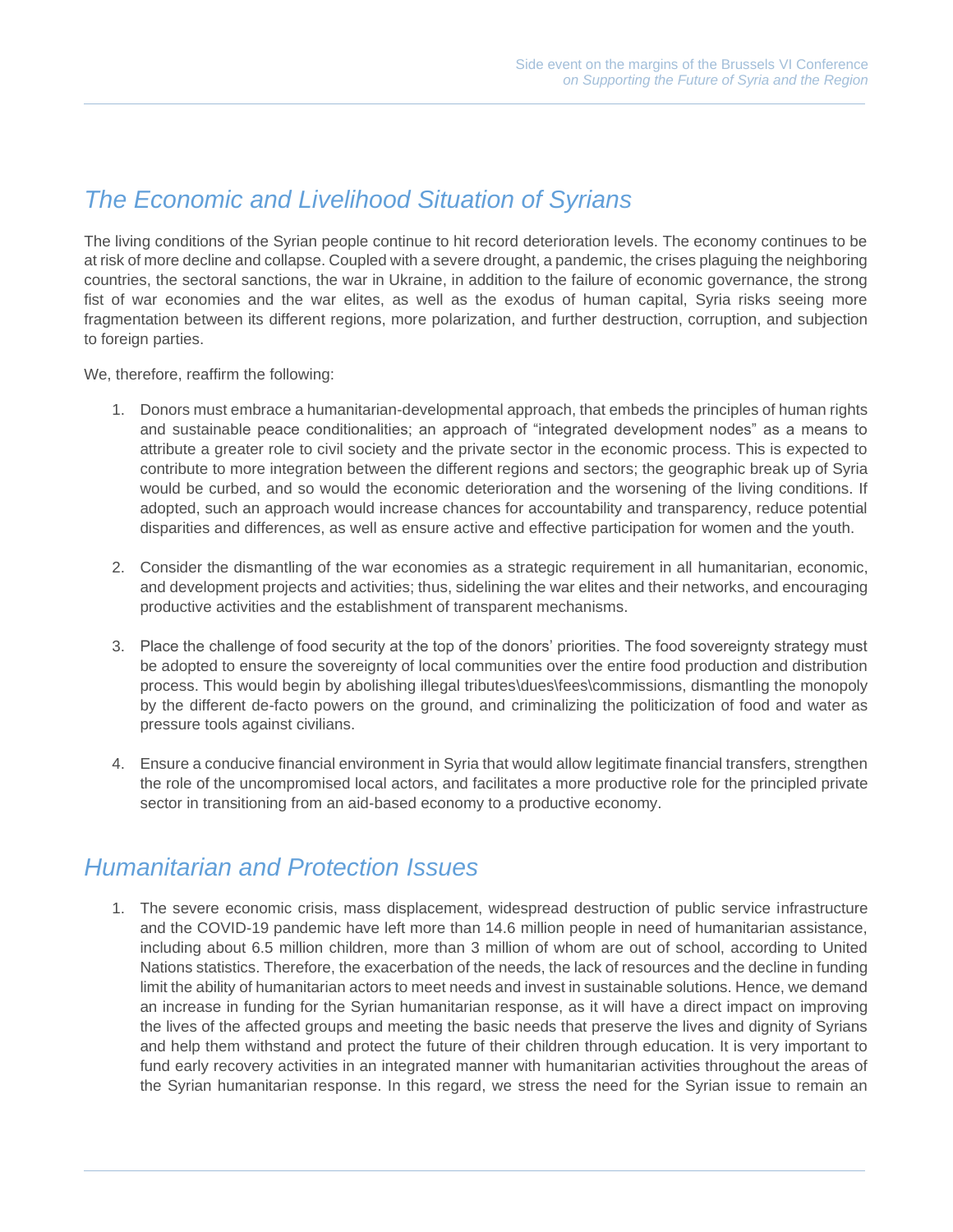important one and even a priority for the international community due to its deep humanitarian dimensions during the accelerating global crises.

- 2. The issue of detainees, the forcibly disappeared and the abductees, remains a matter of serious concern for Syrians. Therefore, we call on the international community, and the European Union in particular, to take an active role by exerting greater pressure towards revealing the fate of the detainees, the disappeared and the abductees, enabling access to them and holding the perpetrators accountable.
- 3. The suffering of Syrians has continued for eleven years. With the increasing need associated with the difficulty of access to all those affected, we reaffirm ensuring neutral humanitarian action separate from the political file and ensuring the right of all those affected to have safe and just access to humanitarian aid, in addition to the necessity to ensure that this aid reaches all Syrian response areas, by all available means. We further stress that the mechanism for delivery of aid across the lines is ineffective to meet the needs. We therefore demand that all necessary work be done to renew the decision to work across borders and that pressure be put towards activating all humanitarian exceptions of sanctions, including building a permanent communication mechanism with the bodies regulating international banking and addressing excessive compliance.
- 4. Humanitarian facilities and humanitarian workers are still being directly targeted, and all parties are always unable to fulfill their obligations under international humanitarian law and international human rights law to protect civilians. Therefore, we demand more pressure on all parties to the conflict to apply the laws on the protection of humanitarian workers ensuring the neutral character of humanitarian facilities on all Syrian territories and holding violators accountable.
- 5. The international community should realize that asylum seekers and displaced persons have been pushed by danger and reasons beyond their control to search for a safe place, and that states are concerned with implementing the obligations imposed under international conventions to address the refugee issue in its humanitarian dimensions without discrimination and away from political developments. Therefore, we urge the international community to play an active role in working with the authorities of countries hosting Syrian refugees to stop the humanitarian violations they are exposed to and to abolish arbitrary laws that impede their safety and their access to basic and legal services in accordance with international human rights laws. Furthermore, we demand that urgent pressure be put to adopt policies that objectively address the return file in accordance with international law and the requirements of social cohesion and stability, in addition to the formation of a United Nations mechanism to follow up and monitor the return process to ensure that no refugee is forcibly returned or deported and to ensure that conditions for voluntary, safe, and dignified return are met.
- 6. More than 6.9 million Syrians are heavily impacted by long and continuous displacement, of whom about 1.7 million live in camps that lack the minimum requirements for basic needs and a decent life. Moreover, they suffer from a lack of access to services and legal identification papers, which risks nationality and proof of titles and rights loss. Therefore, we call on the international community to undertake its role by applying pressure to ensure the delivery of full humanitarian and legal services to the displaced and provide a safe environment for a dignified return.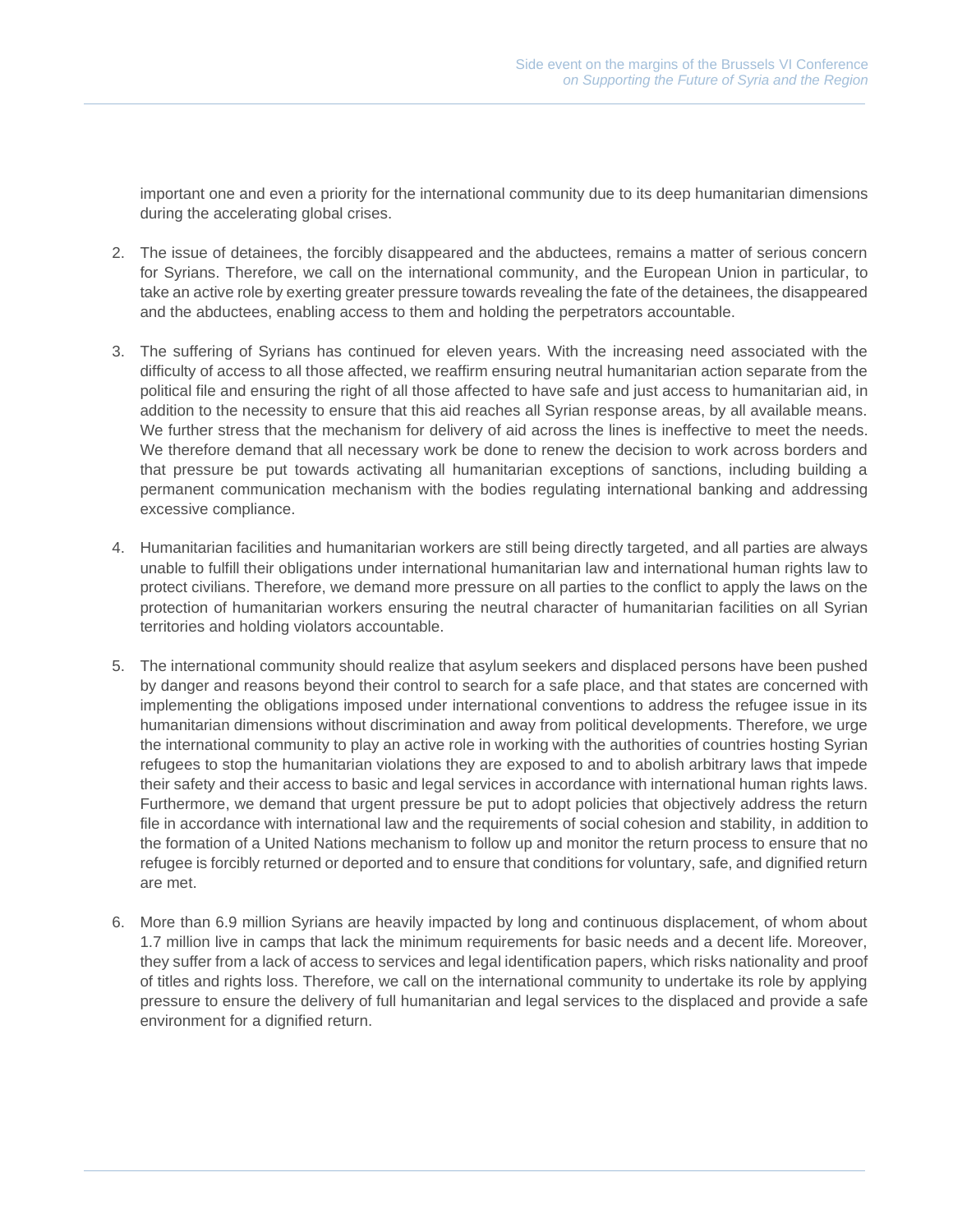### <span id="page-6-0"></span>*Civil Society Space*

World wars were one of the harshest memories and experiences that mankind experienced in the twentieth century. Today, in the twenty-first century, we continue to witness one of the cruelest human tragedies that continued to exceed a decade. And this is in the light of evolving national legislation and international treaties that protect human rights and establish the values of freedom and justice.

In Syria, peace is missing, its territory is either torn or occupied, the Syrian economy is in a state of continuous deterioration, the Syrian reality continues to become increasingly complex, and the prospects for young people continue being narrowed, coupled with children being denied the right to education, families being denied the ability to live a decent life, and the rising number of injured and people with special needs. On the other hand, mothers are waiting with a broken heart and a teary eye awaiting information on the fate of their sons and daughters who are detained, abducted, and missing.

While emphasizing our demands made in the previous five conferences and in the light of the current political deadlock, we would like to emphasize our support for a political solution in Syria in accordance with the UN mandate of UN Resolution 2254, and that is based on the creation of a safe, supported and effective civic space that will lead to an improvement in the reality of human rights and freedoms, and that activates citizenship ensuring social equality without discrimination on the basis of religion, sex, opinion or economic status. We also stress the need for the cessation of all military operations and the departure of all foreign forces from Syria while maintaining the unity and integrity of all Syrian territory.

#### Ladies and Gentlemen,

Let us, we, the participants of the Civil Society Support Room (Syrian Civil Society Space Activation Group), present to you the following recommendations:

- Involving civil society in the "Step for Step" approach in a manner that considers and achieves the interests of all Syrians in accordance with UN Resolution 2254 and human rights principles.
- Supporting civil networks across the borders of conflict, while ensuring their protection in a manner that enhances trust and understanding between actors and civil entities.
- Promoting and supporting community capital, as the holder of civic space and taking advantage of the civil heritage and elements of power accumulated by Syrian civil society to achieve sustainable peacebuilding.
- Supporting the participation of civil society by ensuring that women participate actively and meaningfully in all dialogue processes in accordance with UN Resolution 1325 and the relevant international programs.
- Increasing support for development programs, livelihoods, social cohesion, and capacity building as well as the projects dedicated to supporting Syrians in a balanced manner and without discrimination, in addition to increasing funding and direct grants to local partners and Syrian-led local organizations to ensure optimal access to those in need.
- Working to alleviate economic sanctions and excessive compliance measures that have negative effects on the Syrian people in the health and education sectors and affect community cohesion and livelihoods.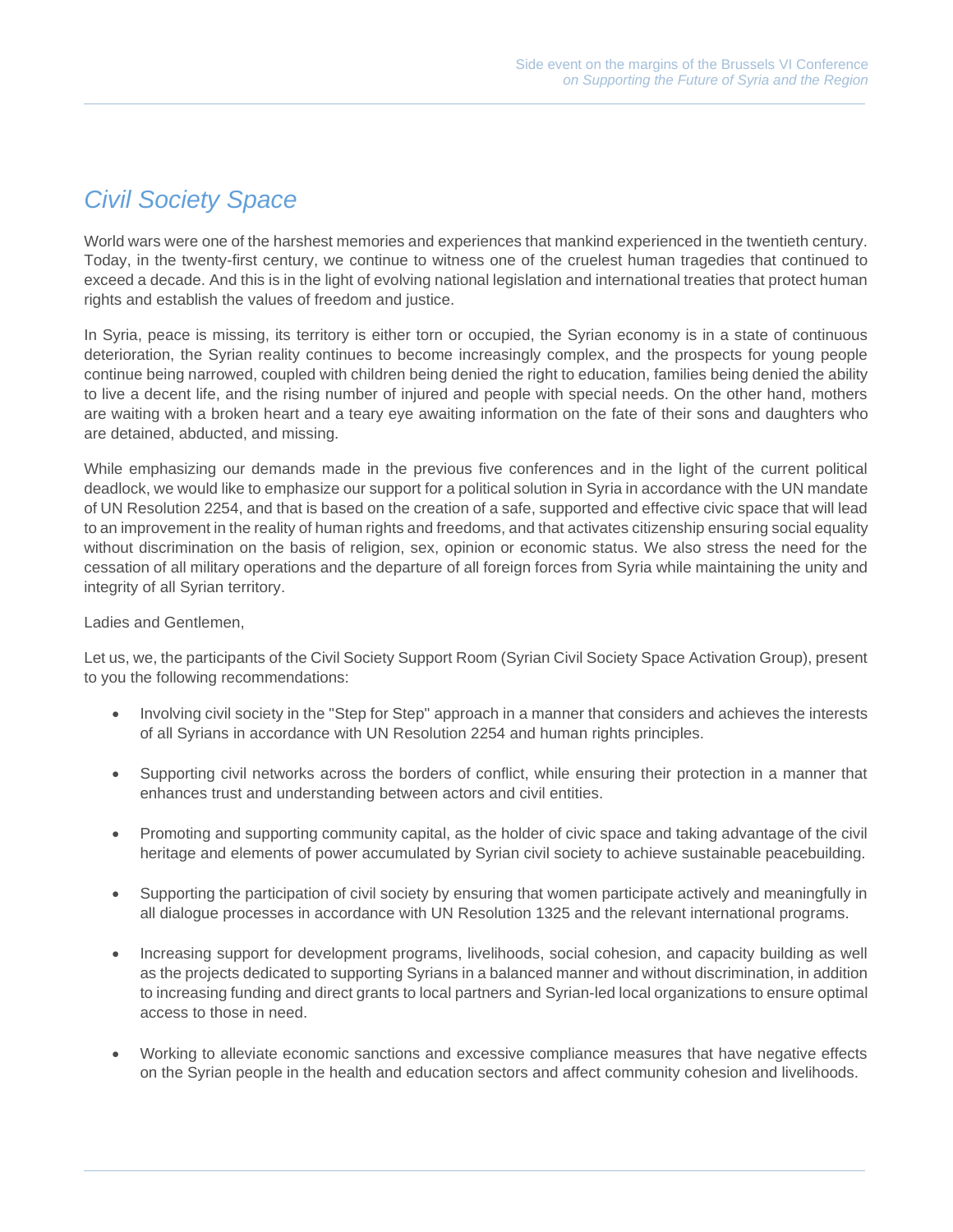- Continuing to apply pressure to complete the work of the Constitutional Committee on a declared timetable in parallel with the activation of other baskets in accordance with the UN Resolution 2254.
- Separating the Syrian file, or as is termed the Syrian case, politically and militarily from regional and international files or influences, in addition to ensuring the protection of refugees from the risk of being drawn into political and military conflicts.
- Encouraging the continued monitoring and documentation of violations against civilians in all areas of Syria and the accountability of those involved in violations of human rights and international humanitarian law regardless of who is responsible.
- Developing actionable strategies to address the demographic change that has taken place since 2011 and providing a guarantee that no similar processes will be repeated.
- Preserving the rights and property of displaced persons and refugees and working to create the necessary ground to protect them (in terms of security and legal grounds) to ensure safe and voluntary return.
- Supporting the educational process in all Syrian regions and pressing to neutralize school curricula away from ideologization and speeches of violence and hatred.
- Working on long-term peace-building and social cohesion programs on all tracks to prepare for a safe and healthy environment.

In conclusion, we hope that the Syrian people will live in peace on the land of Syria, which is dear to our hearts.